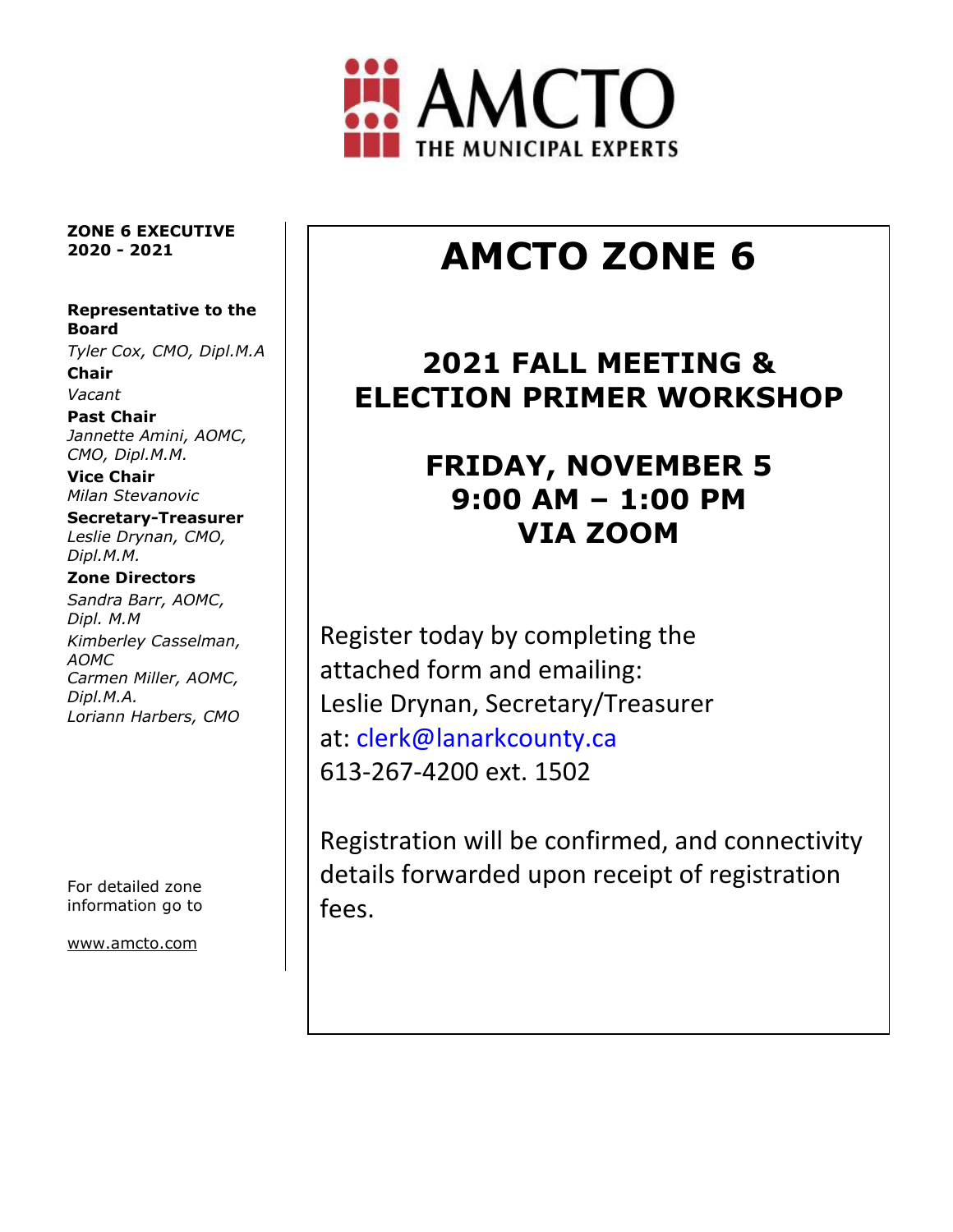### **AMCTO Zone 6 Fall Meeting & Workshop Friday, November 5, 2021**

| <b>TIME</b>                | <b>PRESENTATION</b>                                                                                                                                                |
|----------------------------|--------------------------------------------------------------------------------------------------------------------------------------------------------------------|
| $9:00 -$<br><b>9:10 AM</b> | Opening Remarks by Vice Chair M. Stevanovic<br>Zone Business by L. Drynan                                                                                          |
| $9:11 -$<br>9:45 AM        | <b>AMCTO Update</b>                                                                                                                                                |
| $9:46 -$<br>10:05 AM       | <b>MMAH Update</b><br><b>Meredith Staveley-Watson &amp; Shelley Stedall, Advisors</b>                                                                              |
| $10:06 -$<br>10:25 AM      | <b>BREAK</b>                                                                                                                                                       |
| $10:26 -$                  | <b>Election Primer Workshop</b><br>Debi Wilcox, Instructor                                                                                                         |
| <b>1:00 PM</b>             | This 2.5-hour primer workshop will focus on high level<br>election topics and will provide an overview for what<br>municipal election administrators need to know. |